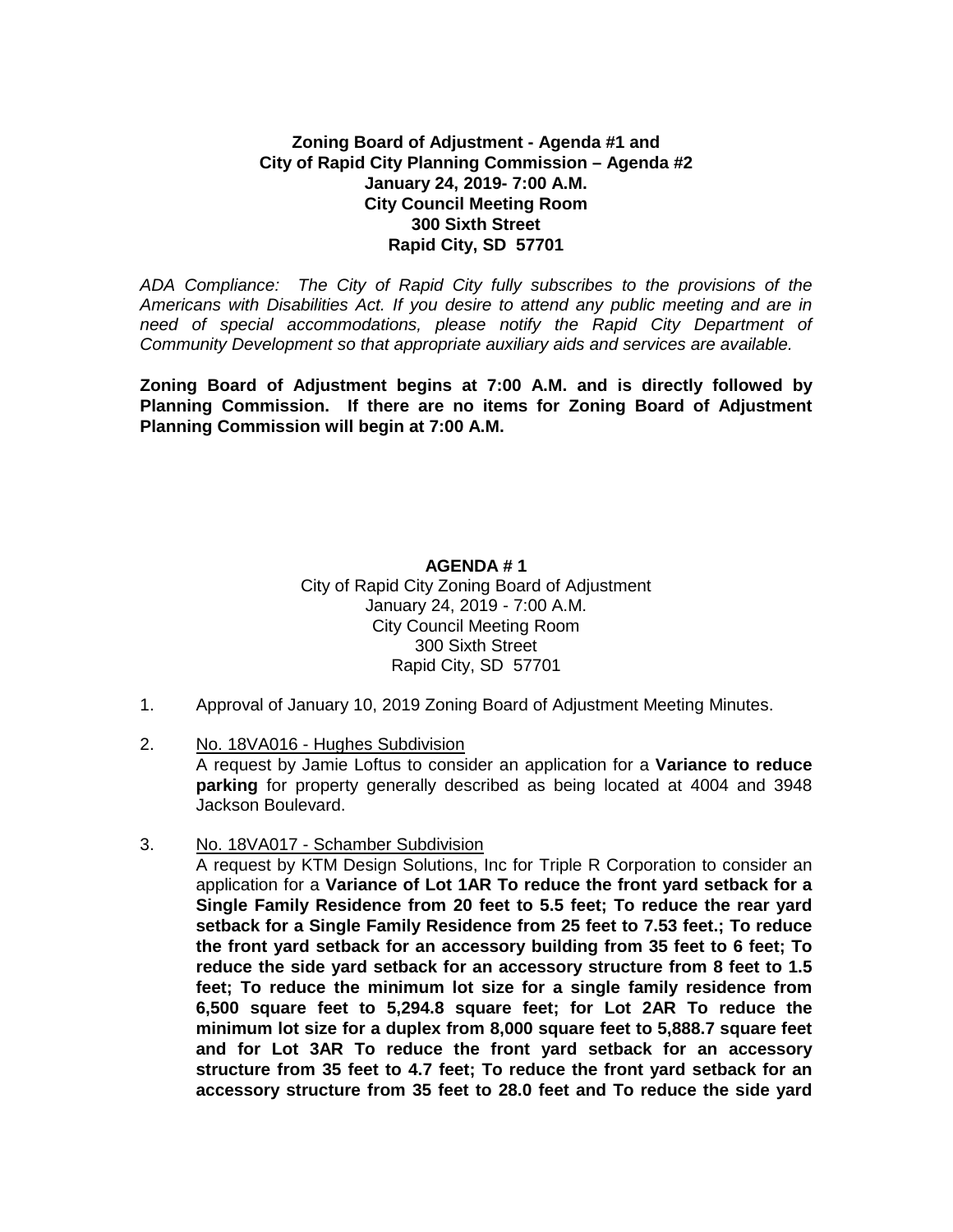**setback for an accessory structure from 8 feet to 1.5 feet** for property generally described as being located southeast of the intersection of Twin Elms Drive and Schamber Street.

- 4 Discussion Items
- 5. Staff Items
- 6. Zoning Board of Adjustment Items

#### **DIGITAL MEDIA SUBMISSIONS FOR MEETING PRESENTATIONS**

Effective May 1, 2017, digital media submissions must be provided at least 24 hours in advance of the meeting where the material will be presented. Digital media items can be submitted to the appropriate department division at least 24 hours in advance of the meeting. For Monday's Council meetings, the item should be provided no later than Friday at 5 p.m. The City reserves the right to reject any items for presentation due to digital compatibility issues or content appropriateness.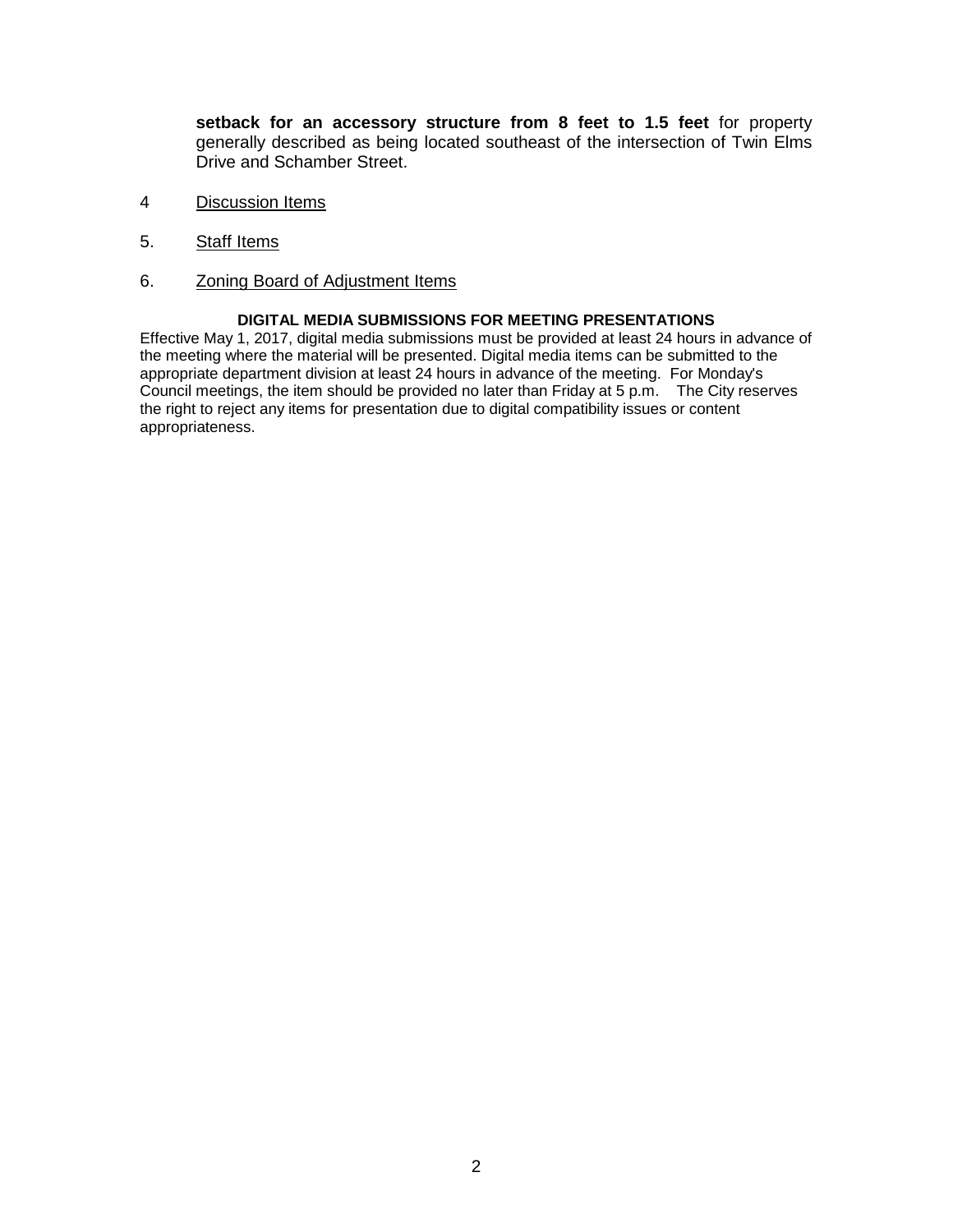*ADA Compliance: The City of Rapid City fully subscribes to the provisions of the Americans with Disabilities Act. If you desire to attend this public meeting and are in need of special accommodations, please notify the Rapid City Department of Community Development so that appropriate auxiliary aids and services are available.*

> **AGENDA # 2** City of Rapid City Planning Commission January 24, 2019 - 7:00 A.M. City Council Meeting Room 300 Sixth Street Rapid City, SD 57701

SOME OF THE ITEMS ON THIS AGENDA ARE SUBJECT TO A PUBLIC HEARING *OR CONSIDERATION BY THE RAPID CITY COUNCIL FOR FINAL ACTION. PLEASE CONTACT THE DEPARTMENT OF COMMUNITY DEVELOPMENT STAFF FOR INFORMATION REGARDING THE DATE ANY PARTICULAR ITEM MAY BE CONSIDERED BY THE CITY COUNCIL.*

### **Consent Calendar**

**The following items have been placed on the Consent Calendar for action to be taken on all items in accordance with staff's recommendation by a single vote. Any item may be removed from the Consent Calendar by any Planning Commissioner, staff member, or audience member, for separate consideration:**

#### **---CONSENT CALENDAR---**

- 1. Approval of the January 10, 2019 Planning Commission Meeting Minutes.
- 2. No. 18OA016 An Ordinance to Allow the Historic Sign Review Committee to Adopt Guidelines for Administrative Approval of Sign Permit Applications by Amending Subsection 17.50.080Q of the Rapid City Municipal Code A request by City of Rapid City to consider an application for **An Ordinance to Allow the Historic Sign Review Committee to Adopt Guidelines for Administrative Approval of Sign Permit Applications by Amending Subsection 17.50.080Q of the Rapid City Municipal Code (Ordinance No. 6295).**
- 3. No. 18OA018 An Ordinance to Amend the LDR-1 Zoning District to add Townhouses as a Conditional Use by Amending Section 17.10.030 of the Rapid City Municipal Code A request by City of Rapid City to consider an application for **An Ordinance to Amend the LDR-1 Zoning District to add Townhouses as a Conditional Use by Amending Section 17.10.030 of the Rapid City Municipal Code (Ordinance No. 6297).**
- 4. No. 18OA019 An Ordinance to Revise the Conditional Uses in the Medium Residential Zoning District by Amending Section 17.12.030 of the Rapid City Municipal Code A request by City of Rapid City to consider an application for **An Ordinance to**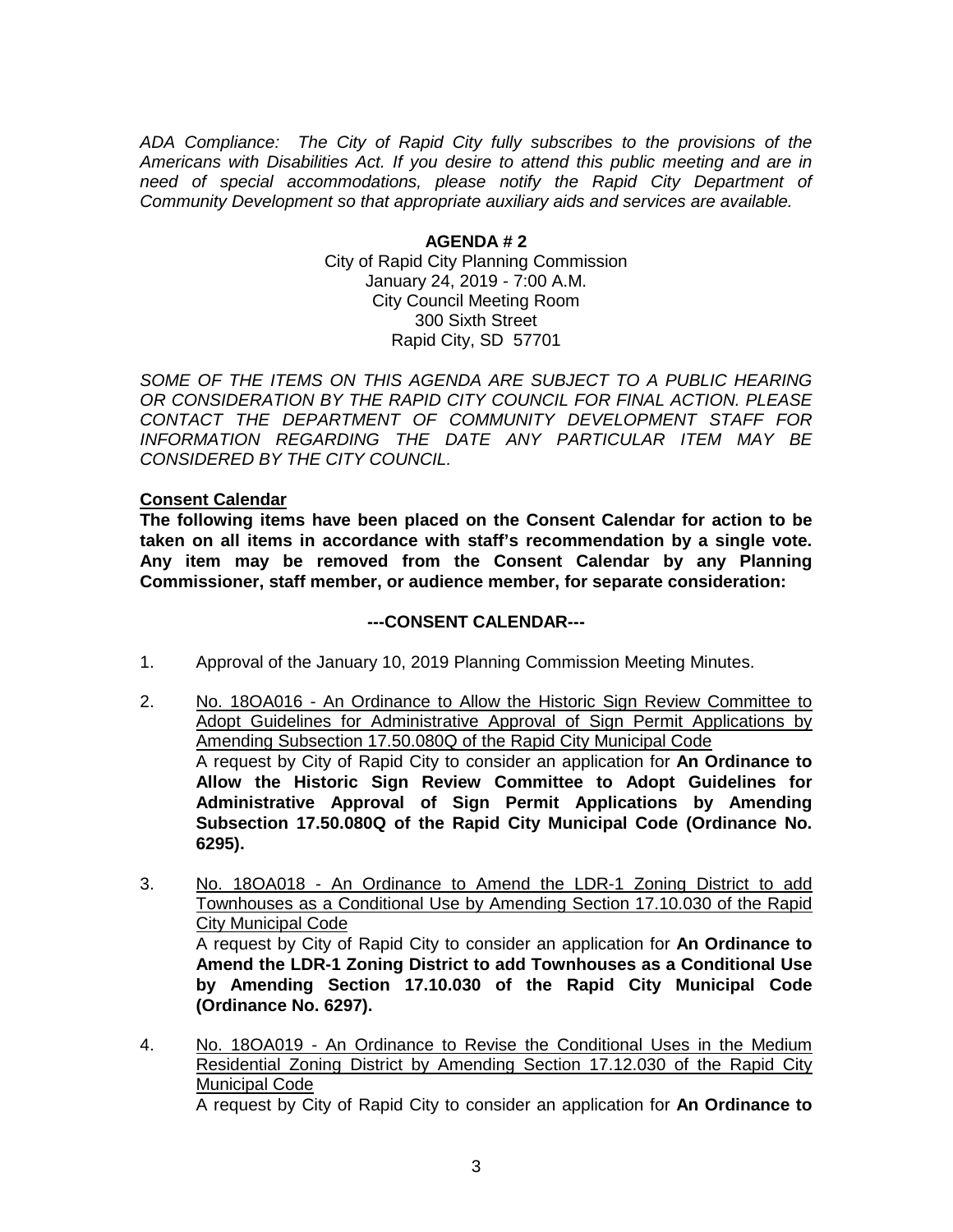**Revise the Conditional Uses in the Medium Residential Zoning District by Amending Section 17.12.030 of the Rapid City Municipal Code (Ordinance No. 6298).**

- 5. No. 18OA021 An Ordinance to Revise the Uses Permitted in the Light Industrial Zoning District by Amending Section 17.22.020 of the Rapid City Municipal Code A request by City of Rapid City to consider an application for **An Ordinance to Revise the Uses Permitted in the Light Industrial Zoning District by Amending Section 17.22.020 of the Rapid City Municipal Code (Ordinance No. 6300)**.
- 6. No. 18OA022 An Ordinance to Allow a Car Wash as a Permitted Use in the General Commercial Zoning District by Amending Section 17.18.020 of the Rapid City Municipal Code A request by City of Rapid City to consider an application for **An Ordinance to Allow a Car Wash as a Permitted Use in the General Commercial Zoning District by Amending Section 17.18.020 of the Rapid City Municipal Code (Ordinance No. 6301).**

# **---END OF CONSENT CALENDAR---**

# **---BEGINNING OF REGULAR AGENDA ITEMS---**

- 7. No. 18OA017 An Ordinance Amendment to Update and Clarify the Criteria and Procedure for Granting Variances to the Zoning Code by Amending Section 17.54.020 of the Rapid City Municipal Code A request by City of Rapid City to consider an application for **An Ordinance Amendment to Update and Clarify the Criteria and Procedure for Granting Variances to the Zoning Code by Amending Section 17.54.020 of the Rapid City Municipal Code (Ordinance No. 6296).**
- 8. No. 18OA020 An Ordinance to Amend Screening Requirements Between Zoning Districts by Amending Sections 17.18.080, 17.20.080, 17.30.070, 17.32.070, 17.36.080 and 17.40.070 of the Rapid City Municipal Code A request by City of Rapid City to consider an application for **An Ordinance to Amend Screening Requirements Between Zoning Districts by Amending Sections 17.18.080, 17.20.080, 17.30.070, 17.32.070, 17.36.080 and 17.40.070 of the Rapid City Municipal Code (Ordinance No. 6299).**
- 9. Discussion Items
- 10. Staff Items
- 11. Planning Commission Items

## **DIGITAL MEDIA SUBMISSIONS FOR MEETING PRESENTATIONS**

Effective May 1, 2017, digital media submissions must be provided at least 24 hours in advance of the meeting where the material will be presented. Digital media items can be submitted to the appropriate department division at least 24 hours in advance of the meeting. For Monday's Council meetings, the item should be provided no later than Friday at 5 p.m. The City reserves